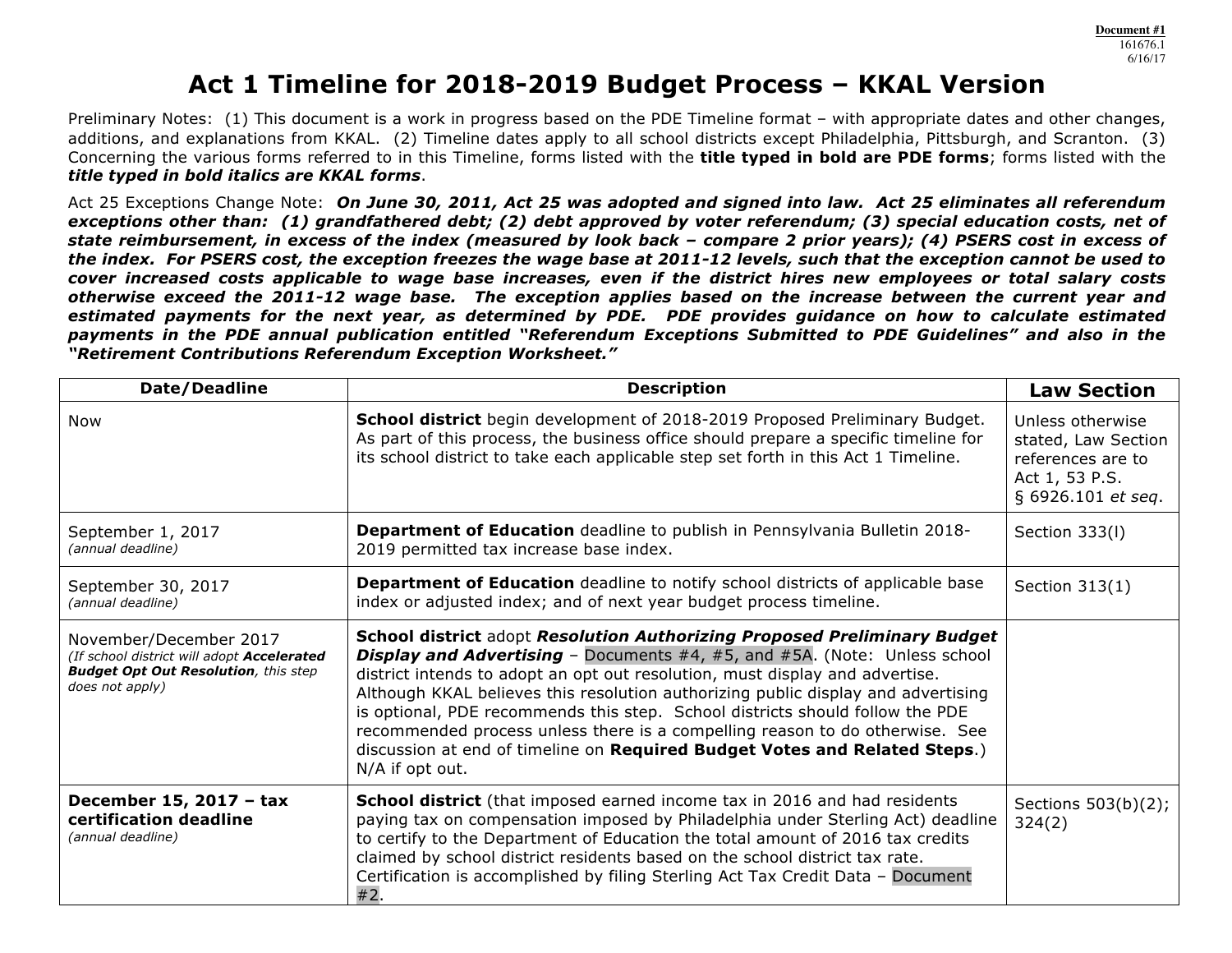|                                                                                                                                                                                             |                                                                                                                                                                                                                                                                                                                                                                                                                                                                       | 7/01/16<br>Page 2                |
|---------------------------------------------------------------------------------------------------------------------------------------------------------------------------------------------|-----------------------------------------------------------------------------------------------------------------------------------------------------------------------------------------------------------------------------------------------------------------------------------------------------------------------------------------------------------------------------------------------------------------------------------------------------------------------|----------------------------------|
| December 27, 2017<br>(30 days prior to preliminary budget<br>display deadline)                                                                                                              | Department of Education deadline to notify school districts of school year AFR<br>data to be used when calculating referendum exception under Section<br>$333(f)(2)(v)$ .                                                                                                                                                                                                                                                                                             | Section $333(j)(4)$              |
| December 30, 2017 -<br>homestead notice<br>(annual deadline - 60 days prior to March<br>1 homestead application deadline)                                                                   | <b>School district</b> deadline to notify by first class mail owner of each parcel of<br>residential property - which can be limited to owners not currently approved or<br>whose approval is due to expire $-$ stating that the owner must submit a<br>completed application to county assessment office to qualify for homestead<br>exclusion. Mailing must include application, instructions, and deadline. (See also<br>March 1 concerning application deadline.) | Section 341(b)                   |
| December 2017/January 2018                                                                                                                                                                  | <b>School districts</b> should meet with the county assessment office to engage in<br>dialogue concerning Act 1 homestead/farmstead approval and property transfer<br>rules, and procedures to be followed for May 1 certification of approved<br>properties. This step is optional, but should help avoid later problems with the<br>county homestead and farmstead list.                                                                                            |                                  |
| January 26, 2018 -<br>preliminary budget public<br>display or opt out<br>$(110$ days prior to primary election - and<br>for public display 20 days prior to<br>preliminary budget adoption) | School district deadline to either: (1) make 2018-2019 Proposed<br>Preliminary Budget on form PDE-2028 available for public inspection (public<br>display) pursuant to resolution; $or(2)$ adopt opt out resolution pursuant to<br>Section 311(d)(1) stating district will not raise the rate of any tax by more than<br>index (Accelerated Budget Opt Out Resolution - Document $#6$ ).                                                                              | Sections $311(c)$ ;<br>311(d)(1) |
| January 31, 2018<br>(and within 5 days after opt out resolution<br>adoption)                                                                                                                | <b>School district</b> deadline to submit to Department of Education copy of opt out<br>resolution and related proposed tax rate increases (Real Estate Tax Rate<br><b>Report</b> - Document $#10$ ).                                                                                                                                                                                                                                                                 | Section<br>311(d)(2)(iii)        |
| If school district adopts<br><b>Accelerated Budget Opt Out</b><br>Resolution, skip to Feb. 10, Feb.<br>15, March 1, Apr. 15, and after                                                      | If school district adopts Accelerated Budget Opt Out Resolution, the<br>accelerated budget and Act 1 exception and primary election steps that follow do<br>not apply - skip Timeline items other than Feb. 10, Feb. 15 as to tax collectors,<br>March 1, Apr. 15, and after.                                                                                                                                                                                         | Section 311(d)(2)                |
| February 5, 2018<br>(and at least 10 days prior to preliminary<br>budget adoption) (n/a if opt out)                                                                                         | School district deadline to publish notice of intent to adopt 2018-2019<br>Preliminary Budget ( <i>Preliminary Budget Notice</i> - Document #5 or #5A - must<br>advertise at least 10 days before preliminary budget adoption - unless opt out<br>resolution was adopted). N/A if opt out.                                                                                                                                                                            | Section 311(c)                   |
| February 10, 2018<br>(and within 10 days after PDE receipt of<br>opt out resolution)                                                                                                        | <b>Department of Education</b> deadline to notify school districts that adopted opt<br>out resolution whether the proposed tax rates are equal to or less than index.                                                                                                                                                                                                                                                                                                 | Section $311(d)(4)$              |

**Document #1** 157214.1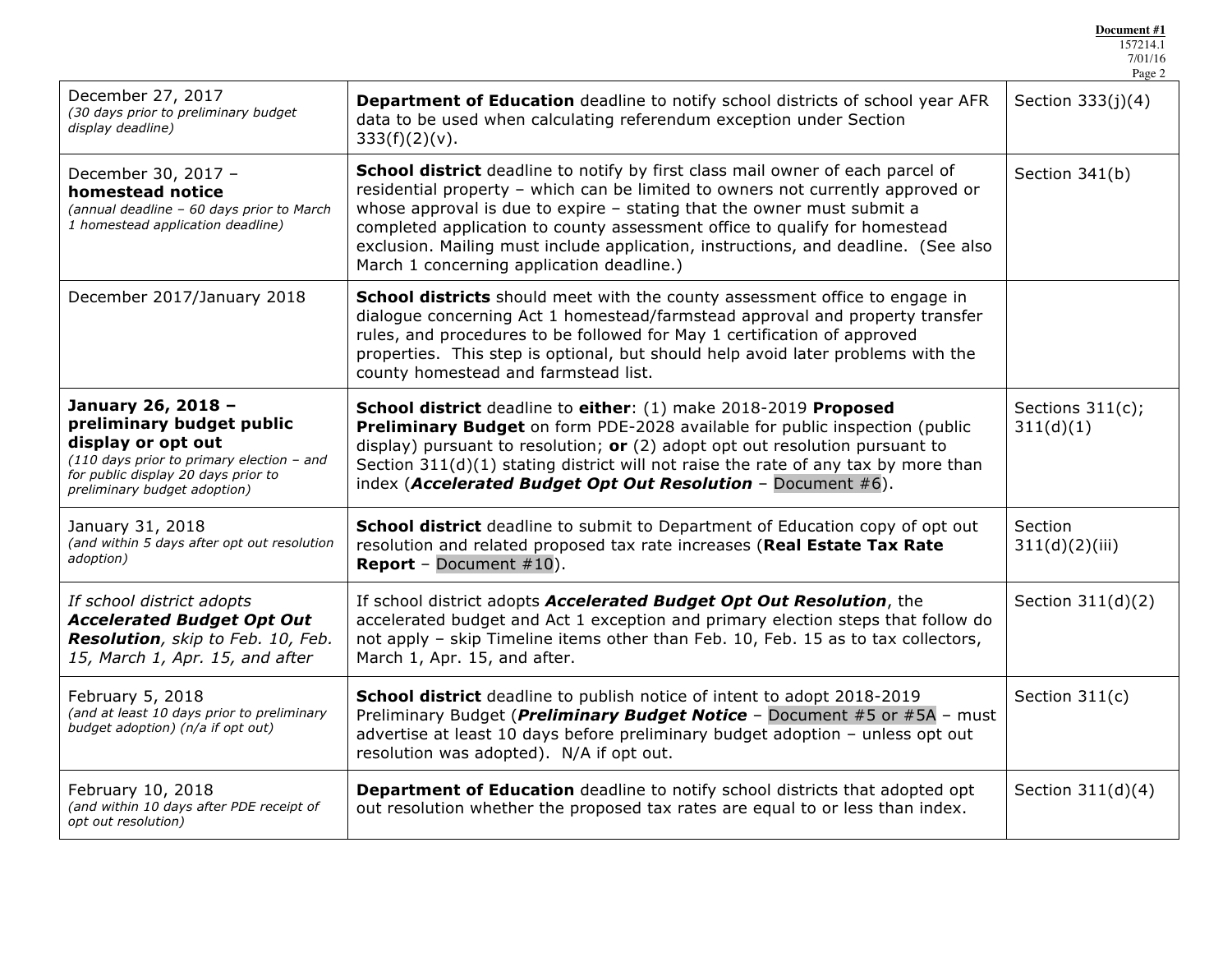| February 14, 2018 -<br><b>Preliminary Budget</b><br>(90 days prior to primary election) (n/a if<br>opt out)                                                                                                                                                                                           | School district deadline to adopt Preliminary Budget on form PDE-2028<br>unless opt out resolution was adopted (Resolution Approving Preliminary<br><b>Budget [and Authorizing Referendum Exception and Final Budget Notice]</b><br>- Documents $#7, #8,$ and $#9$ ). If school district does not intend adoption of a<br>Proposed Final Budget, school board president sign and send to PDE<br>Certification of Use of PDE-2028 - Document #14. (See also May 31, and<br>discussion at end of timeline on Required Budget Votes and Related Steps.)<br>N/A if opt out. | Section 311(a)                            |
|-------------------------------------------------------------------------------------------------------------------------------------------------------------------------------------------------------------------------------------------------------------------------------------------------------|-------------------------------------------------------------------------------------------------------------------------------------------------------------------------------------------------------------------------------------------------------------------------------------------------------------------------------------------------------------------------------------------------------------------------------------------------------------------------------------------------------------------------------------------------------------------------|-------------------------------------------|
| February 15, 2021 - elected tax<br>collector compensation (deadline<br>is Feb. 15 of municipal election year - every<br>4 years - the next applicable year is 2021)                                                                                                                                   | School districts that collect real estate taxes directly, and also those with<br>elected tax collectors, should complete data collection and analysis to establish<br>official elected tax collector compensation rate. February 15, 2021 is deadline<br>for school board action to establish or change the compensation rate applicable<br>to anyone who runs for office, is elected, or serves for years starting 2022.                                                                                                                                               | Section 36a (Local<br>Tax Collection Law) |
| February 15, 2018 - elected or<br>municipality appointed tax<br>collector qualification (law does<br>not state a deadline for this item; KKAL<br>suggests February 15)                                                                                                                                | In the first year of service by, or in the first year of a new term of, an elected or<br>municipality appointed tax collector, prior to delivery of the tax duplicate or tax<br>bills to the collector, the school district should receive copies of:<br>(1) DCED Qualified Tax Collector Certificate;<br>(2) Criminal history background information report;<br>(3) Bond in proper form;<br>(4) Evidence of appointment of deputy in compliance with applicable rules.                                                                                                 |                                           |
| February 19, 2018<br>(85 days prior to primary election) (n/a if<br>opt out)                                                                                                                                                                                                                          | <b>School district</b> deadline to submit to Department of Education Preliminary<br>Budget and related proposed tax rate increases (PDE-2028, including Real<br><b>Estate Tax Rate Report - Document <math>#10</math>).</b> N/A if opt out.                                                                                                                                                                                                                                                                                                                             | Section 333(e)                            |
| February 23, 2018<br>(and at least 1 week prior to filing<br>referendum exception request) (n/a if opt<br>out)                                                                                                                                                                                        | School district deadline to publish and post on district website notice of intent<br>to apply to Department of Education for referendum exceptions (Act 1<br><b>Referendum Exception Notice - Document #5A or #8).</b>                                                                                                                                                                                                                                                                                                                                                  | Section 333(j)(2)                         |
| March 1, 2018 - Homestead<br><b>Application</b> (annual deadline)                                                                                                                                                                                                                                     | Homeowner deadline to file homestead application (and, if applicable,<br>farmstead application) with county assessment office. (See also Dec. 30, 2017.)                                                                                                                                                                                                                                                                                                                                                                                                                | Sections 341(c),<br>$(e)$ , $(i)$         |
| March 1, 2018<br>(75 days prior to primary election) (n/a if<br>opt out)                                                                                                                                                                                                                              | <b>Department of Education</b> deadline to notify school districts (that did not adopt<br>an opt out resolution and therefore submitted a Preliminary Budget to PDE)<br>whether the proposed tax rates are equal to or less than index.                                                                                                                                                                                                                                                                                                                                 | Section 333(e)                            |
| <b>School district</b> deadline to request approval from Department of Education for<br>March 1, 2018 - file<br>referendum exceptions (Referendum Exception Application -Document #11).<br>referendum exception request<br>N/A if opt out.<br>(75 days prior to primary election) (n/a if<br>opt out) |                                                                                                                                                                                                                                                                                                                                                                                                                                                                                                                                                                         | Section 333(j)                            |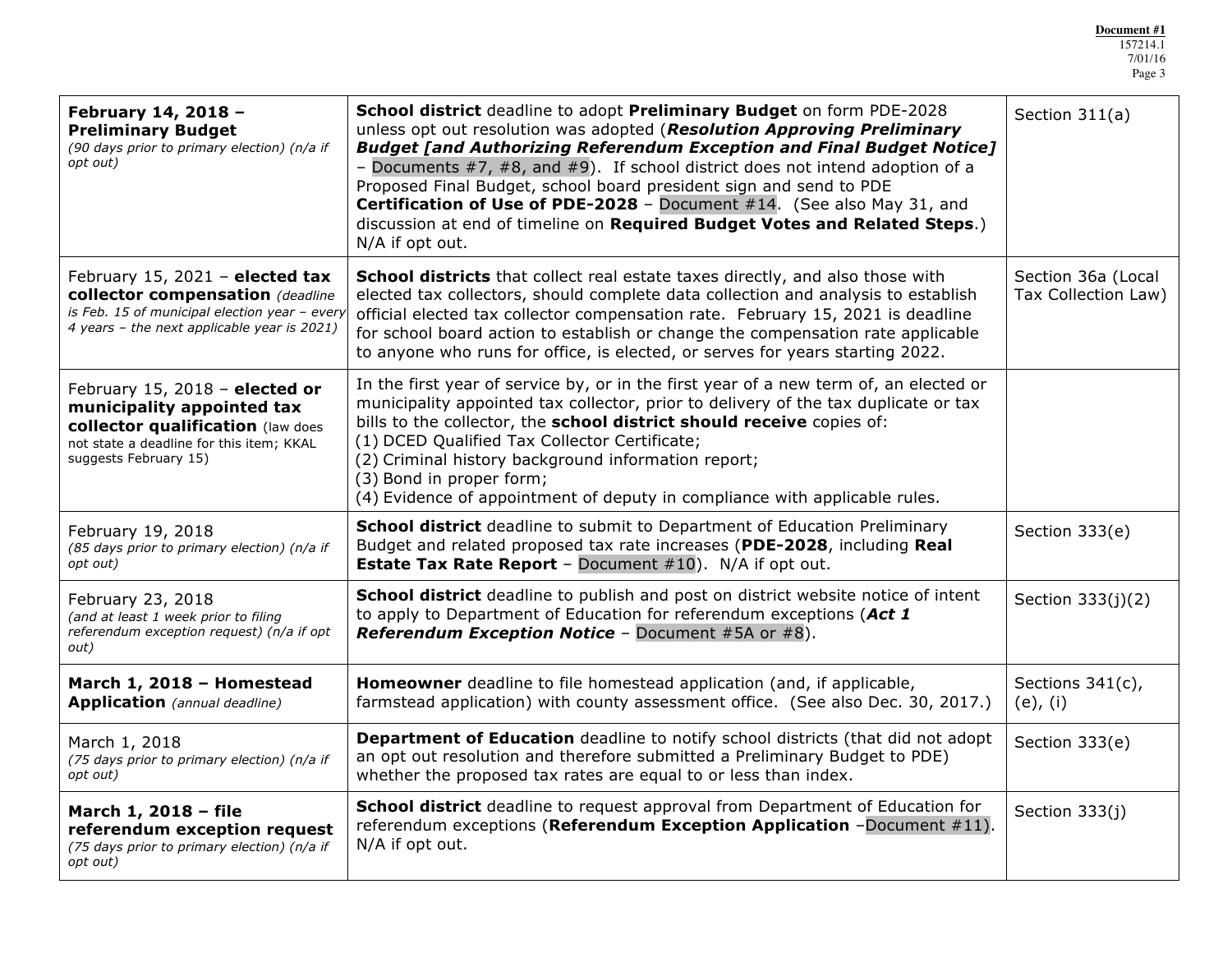|                                                                           |                                                                                                                                                                                                                                                                                                                                                                                                                                                                                                                                                                                                                                                                                                                                                                                                                                                                                                                                                                                                                                                    | 7/01/16<br>Page 4          |
|---------------------------------------------------------------------------|----------------------------------------------------------------------------------------------------------------------------------------------------------------------------------------------------------------------------------------------------------------------------------------------------------------------------------------------------------------------------------------------------------------------------------------------------------------------------------------------------------------------------------------------------------------------------------------------------------------------------------------------------------------------------------------------------------------------------------------------------------------------------------------------------------------------------------------------------------------------------------------------------------------------------------------------------------------------------------------------------------------------------------------------------|----------------------------|
| March 16, 2018<br>(60 days prior to primary election) (n/a if<br>opt out) | <b>School district</b> deadline to submit primary election referendum question<br>seeking voter approval of tax rate increase in excess of index to county election<br>officials (for each county in which the school district is located), unless<br>referendum exception request has been submitted to Department of Education.<br>If the school district proposed tax rate increase would exceed the index even if<br>all referendum exception requests were approved, and if it intends to submit a<br>referendum question for that part of the tax rate increase, it must do so by this<br>date. (See March 27 if referendum exception request submitted.) N/A if opt out.                                                                                                                                                                                                                                                                                                                                                                    | Section $333(c)(3)$        |
| March 21, 2018<br>(55 days prior to primary election) (n/a if<br>opt out) | Department of Education deadline to rule on school district request for<br>referendum exception. N/A if opt out.                                                                                                                                                                                                                                                                                                                                                                                                                                                                                                                                                                                                                                                                                                                                                                                                                                                                                                                                   | Section 333(j)(5)(i)       |
| March 26, 2018<br>(50 days prior to primary election) (n/a if<br>opt out) | School district deadline, if Department of Education denies all or a part of<br>referendum exception request, to submit to county election officials primary<br>election referendum question seeking voter approval of tax rate increase in<br>excess of index for denied portion of the referendum exception request. N/A if<br>opt out.                                                                                                                                                                                                                                                                                                                                                                                                                                                                                                                                                                                                                                                                                                          | Section<br>333(j)(5)(iii)  |
| April 15, 2018<br>(annual deadline)                                       | Secretary of Budget certifies total amount of slot money revenue in Property<br>Tax Relief Fund and Property Tax Relief Reserve Fund and total amount available<br>for distribution.                                                                                                                                                                                                                                                                                                                                                                                                                                                                                                                                                                                                                                                                                                                                                                                                                                                               | Sections 503(a)(1),<br>(e) |
| April 20, 2018<br>(annual deadline)                                       | Secretary of Budget notifies Department of Education whether it is authorized<br>to provide school districts with slot money allocations.                                                                                                                                                                                                                                                                                                                                                                                                                                                                                                                                                                                                                                                                                                                                                                                                                                                                                                          | Section 503(d)             |
| May/June of 2018                                                          | School district consider final and future budget and long term financial planning<br>steps, including: (1) fund transfer to capital reserve fund or other budget<br>category transfers, and (2) general fund balance designation for particular future<br>needs. Factors to consider include future capital needs and School Code § 688<br>general fund balance limits. (Note: As to timing for budgetary transfers, the<br>School Accounting Manual, under Budgetary Transfers, states that: "Transfers<br>may not be made after the end of the budgeted fiscal year." However, relying on<br>Municipal Code legal authority, many school districts make transfers to the<br>capital reserve fund as part of finalizing the audit after the end of the fiscal year.<br>As to timing for fund balance designation, this may occur at any time, but is<br>often done before the end of the fiscal year in connection with budget adoption,<br>or after the end of the fiscal year in connection with financial statement<br>preparation and audit.) |                            |
| May $1, 2018$ – slot money<br>notice<br>(annual deadline)                 | <b>Department of Education notifies school districts of slot money allocation</b><br>amount. This amount is used in calculating the homestead exclusion amount for<br>tax bills.                                                                                                                                                                                                                                                                                                                                                                                                                                                                                                                                                                                                                                                                                                                                                                                                                                                                   | Section $505(a)(4)$        |
| May $1, 2018$ – county<br>homestead report<br>(annual deadline)           | County assessment office provides each school district a certified report of<br>homestead and farmstead properties per 53 Pa.C.S.A. § 8584(i).                                                                                                                                                                                                                                                                                                                                                                                                                                                                                                                                                                                                                                                                                                                                                                                                                                                                                                     | Section $341(g)(3)$        |

**Document #1** 157214.1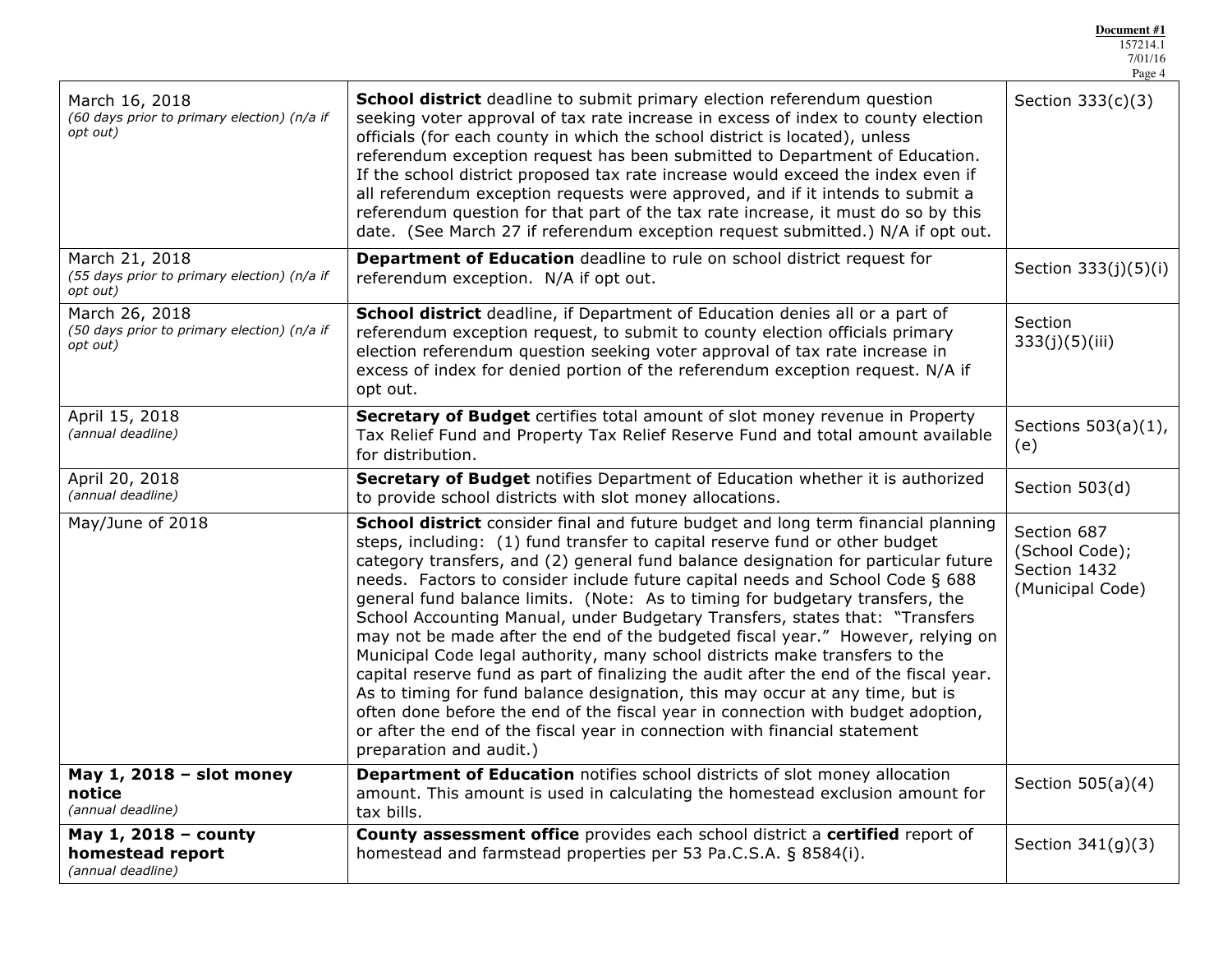|                                                                                                                                                                                                                                                                             |                                                                                                                                                                                                                                                                                                                                                                                                                                                                                                                                                                                                                                                                                                                                                                                                                                                                                                                                                                                                                                                   | 7/01/16<br>Page 5                                                         |
|-----------------------------------------------------------------------------------------------------------------------------------------------------------------------------------------------------------------------------------------------------------------------------|---------------------------------------------------------------------------------------------------------------------------------------------------------------------------------------------------------------------------------------------------------------------------------------------------------------------------------------------------------------------------------------------------------------------------------------------------------------------------------------------------------------------------------------------------------------------------------------------------------------------------------------------------------------------------------------------------------------------------------------------------------------------------------------------------------------------------------------------------------------------------------------------------------------------------------------------------------------------------------------------------------------------------------------------------|---------------------------------------------------------------------------|
| May 15, 2018 - primary<br>election<br>(fourth Tuesday in April for Presidential<br>election year; otherwise, third Tuesday in<br>May) (n/a if opt out)                                                                                                                      | <b>Primary election.</b> If school district budget requires tax rate increase in excess<br>of index and approved exceptions, county election officials place referendum<br>question on the ballot pursuant to school district request. In addition, county<br>election officials, in conjunction with school board, draft nonlegal interpretative<br>statement to accompany referendum question. (See also March 16 and March<br>26)                                                                                                                                                                                                                                                                                                                                                                                                                                                                                                                                                                                                              | Section $333(c)(4)$                                                       |
| May regular school board<br>meeting                                                                                                                                                                                                                                         | School district appoint tax collector for direct collection of real estate taxes as<br>required by School Code § 683 (Direct Tax Collection Tax Collector<br>Appointment Resolution and Direct Tax Collection Acceptance of<br>Appointment as Tax Collector - Documents #12 and #12A) - if school district<br>collects directly rather than through elected tax collector. School district<br>approve any tax collection procedure changes. School district adopt any<br>changes to existing LTEA taxes. (See also May 31 concerning other required<br>LTEA steps. If LTEA taxes changed and advertising required, deliver<br>advertisement to newspaper of general circulation/Law Review for publication<br>once a week for 3 weeks as required by LTEA § 306. Also, consider preliminary<br>action at prior school board meeting.)                                                                                                                                                                                                             | Section 683<br>(School Code)                                              |
| May 31, 2018<br>(annual deadline/optional action)<br>(adoption must occur within 30 days of<br>receipt of PDE notice of slot money; see<br>note above)                                                                                                                      | <b>School district</b> deadline to adopt resolution declining slot money and allowing<br>voter decision. (See also June 4 and July 30)                                                                                                                                                                                                                                                                                                                                                                                                                                                                                                                                                                                                                                                                                                                                                                                                                                                                                                            | Section 903(a)                                                            |
| May 31, 2018<br>(annual deadline - Act 1 § 351(f)(1) and<br>LTEA $§$ 511 state a June 1 deadline to<br>report tax information; however, LTEA<br>§ 312 states a May 31 deadline. LTEA<br>§ 310 also requires filing a certified copy<br>within 15 days after effective date. | School district deadline to report to, and file certified copy with, the<br>Department of Community and Economic Development, new LTEA tax<br>enactments and repeals and changes of LTEA taxes or tax collector (in order to<br>require employer withholding of a new tax, withholding at a new rate, or to<br>suspend withholding of a tax effective July 1, and otherwise to comply with filing<br>requirements). (Note: DCED encourages e-filing using form CLGS-501.<br>Certified copies of tax enactments may be filed by pdf email attachment.)                                                                                                                                                                                                                                                                                                                                                                                                                                                                                             | Section $351(f)(1)$ ;<br>LTEA Sections 310,<br>312, 511; 71 P.S.<br>§ 965 |
| May 31, 2018<br>(and at least 30 days prior to final budget<br>adoption - see discussion in middle<br>column and at end of timeline on Required<br><b>Budget Votes and Related Steps)</b>                                                                                   | School district deadline to adopt Proposed Final Budget (Resolution<br>Authorizing Proposed Final Budget Display and Advertising - Documents<br>#13 and #9) - and to submit to PDE Certification of Use of PDE-2028 -<br>Document #14. (Notes: (1) We understand PDE has directed that this document<br>be uploaded into the Consolidated Financial Reporting System. (2) PDE believes this<br>action should occur in all cases, even if the school district adopted a Preliminary<br>Budget. KKAL believes this action approving the specific Proposed Final Budget<br>before adoption is mandatory if the school board previously adopted an opt out<br>resolution and therefore did not previously adopt a Preliminary Budget. KKAL<br>believes this step is optional if the school board previously adopted a Preliminary<br>Budget. However, KKAL recommends following the PDE recommended process<br>unless there is a compelling reason to do otherwise. See discussion at end of<br>timeline on Required Budget Votes and Related Steps.) | Section $687(a)(1)$<br>(School Code)                                      |

**Document #1** 157214.1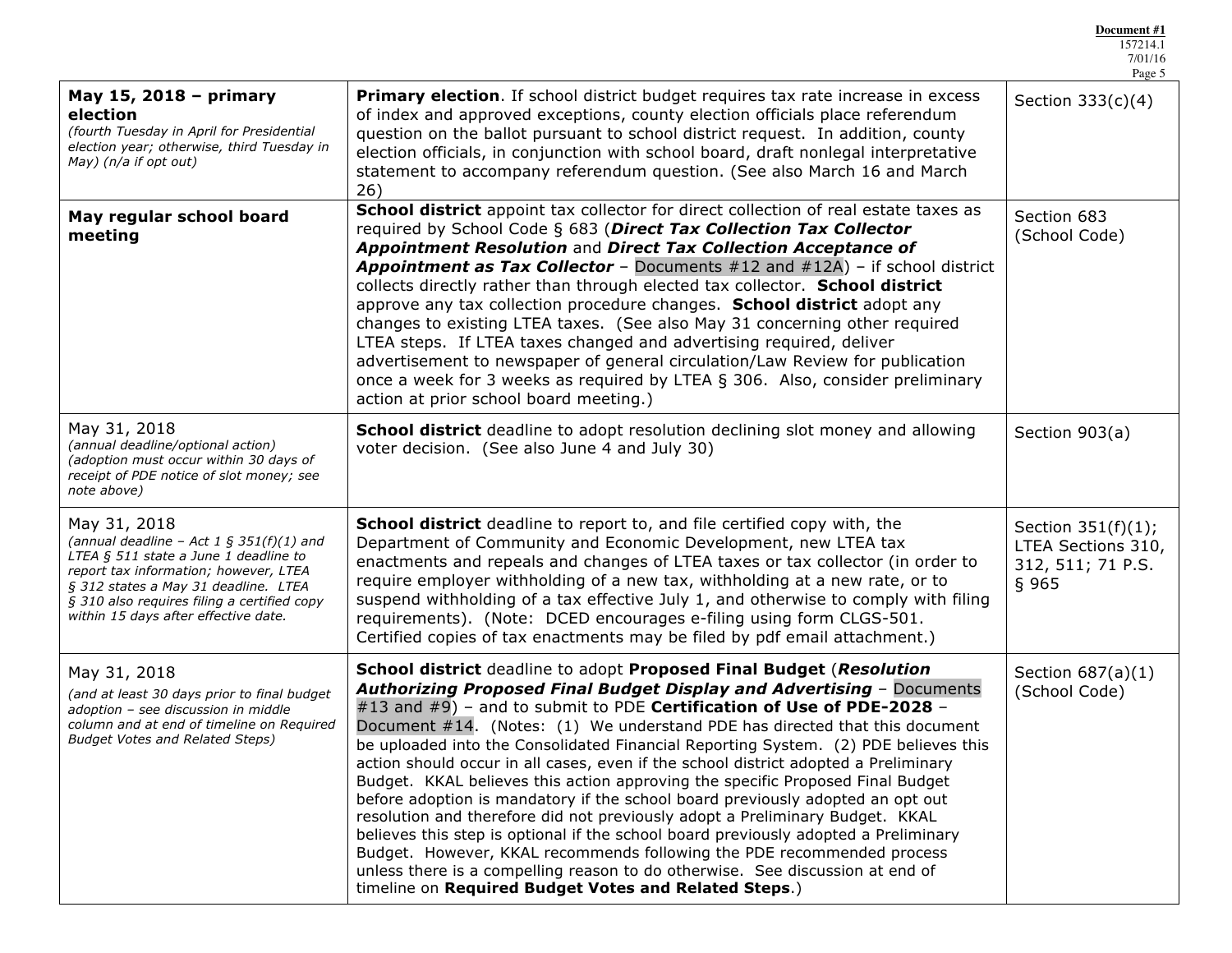| June 4, 2018<br>(and within 5 days after slot money<br>rejection resolution adoption)                                                                                                                               | School district deadline to submit copy of resolution declining slot money to<br>Department of Education. (See also May 31 and July 30)                                                                                                                                                                                                                                                                                                                                                                                                                                                                                                                                                                                                                                                                                                                                                                                                                                                                                                                                           | Section 903(b)                                                               |
|---------------------------------------------------------------------------------------------------------------------------------------------------------------------------------------------------------------------|-----------------------------------------------------------------------------------------------------------------------------------------------------------------------------------------------------------------------------------------------------------------------------------------------------------------------------------------------------------------------------------------------------------------------------------------------------------------------------------------------------------------------------------------------------------------------------------------------------------------------------------------------------------------------------------------------------------------------------------------------------------------------------------------------------------------------------------------------------------------------------------------------------------------------------------------------------------------------------------------------------------------------------------------------------------------------------------|------------------------------------------------------------------------------|
| June 10, 2018 - budget public<br>display<br>(and at least 20 days prior to final budget<br>adoption)                                                                                                                | School district deadline to make Proposed Final Budget on form PDE-2028<br>available for public inspection (public display).                                                                                                                                                                                                                                                                                                                                                                                                                                                                                                                                                                                                                                                                                                                                                                                                                                                                                                                                                      | Section $312(c)$ ;<br>School Code<br>Section<br>687(a)(2)(i)                 |
| June 20, 2018<br>(and at least 10 days prior to final budget<br>adoption)                                                                                                                                           | <b>School district</b> deadline to publish notice of intent to adopt Final Budget (Final<br><b>Budget Notice - Document #9).</b>                                                                                                                                                                                                                                                                                                                                                                                                                                                                                                                                                                                                                                                                                                                                                                                                                                                                                                                                                  | Section 312(c)                                                               |
| June 30, 2018 - Final Budget<br>(annual deadline) (the final budget must<br>be adopted no later than the last day of<br>the 2017-2018 fiscal year)                                                                  | School district deadline to adopt Final Budget on form PDE-2028 (Final<br><b>Budget for General Fund Approval Resolution - Document #15).</b>                                                                                                                                                                                                                                                                                                                                                                                                                                                                                                                                                                                                                                                                                                                                                                                                                                                                                                                                     | Section 312(a)                                                               |
| June 30, 2018 - homestead<br>exclusion (annual deadline)                                                                                                                                                            | School district deadline to adopt resolution implementing homestead/farmstead<br>exclusion (Homestead and Farmstead Exclusion Resolution - Document<br>$#16$ ).                                                                                                                                                                                                                                                                                                                                                                                                                                                                                                                                                                                                                                                                                                                                                                                                                                                                                                                   | Sections 321(d),<br>342, 505(a)(4)                                           |
| June 30, 2018 - tax levy<br>(annual deadline)                                                                                                                                                                       | School district deadline to adopt Annual Tax Levy Resolution - Document<br>#17 (real estate tax levy, School Code per capita tax levy (if any), and summary<br>of LTEA taxes not requiring annual levy). (Note: In school districts where a<br>county-wide reassessment is applicable for the first time this year, calculating<br>the permissible real estate tax rate requires two steps - an initial step of<br>calculating a lower, revenue neutral tax rate, and a second step of calculating<br>the permissible tax rate $-$ using the Act 1 index for the <b>preceding year</b> (not the<br>current year). Act 91 previously required a two-vote procedure, with initial<br>adoption of Reassessment Year - Preliminary Resolution Establishing<br>Revenue Neutral Tax Rate, followed by Reassessment Year - Final<br>Resolution Levying Taxes and Establishing Final Tax Rate. The two-vote<br>procedure is now optional for school districts.) (Note: The two-step procedure<br>applies in Lancaster County in 2018 - reassessment will be effective January 1,<br>2018. | Section 687<br>(School Code)<br>53 Pa.C.S.A.<br>§ 8823<br>53 P.S. § 6926.327 |
| July 1, 2018 - tax bills<br>(annual deadline)                                                                                                                                                                       | School district deadline to furnish tax collector with tax duplicate/Tax Bills -<br>Document #18. (Note: Tax bills should be dated July 1 and mailed on or before<br>July $1.$ )                                                                                                                                                                                                                                                                                                                                                                                                                                                                                                                                                                                                                                                                                                                                                                                                                                                                                                  |                                                                              |
| July 15, 2018<br>School district deadline to submit copy of Annual Tax Levy Resolution to<br>(annual deadline)<br>Department of Community and Economic Development. (Copy may be filed by<br>pdf email attachment.) |                                                                                                                                                                                                                                                                                                                                                                                                                                                                                                                                                                                                                                                                                                                                                                                                                                                                                                                                                                                                                                                                                   | 71 P.S. § 965                                                                |

157214.1 7/01/16 Page 6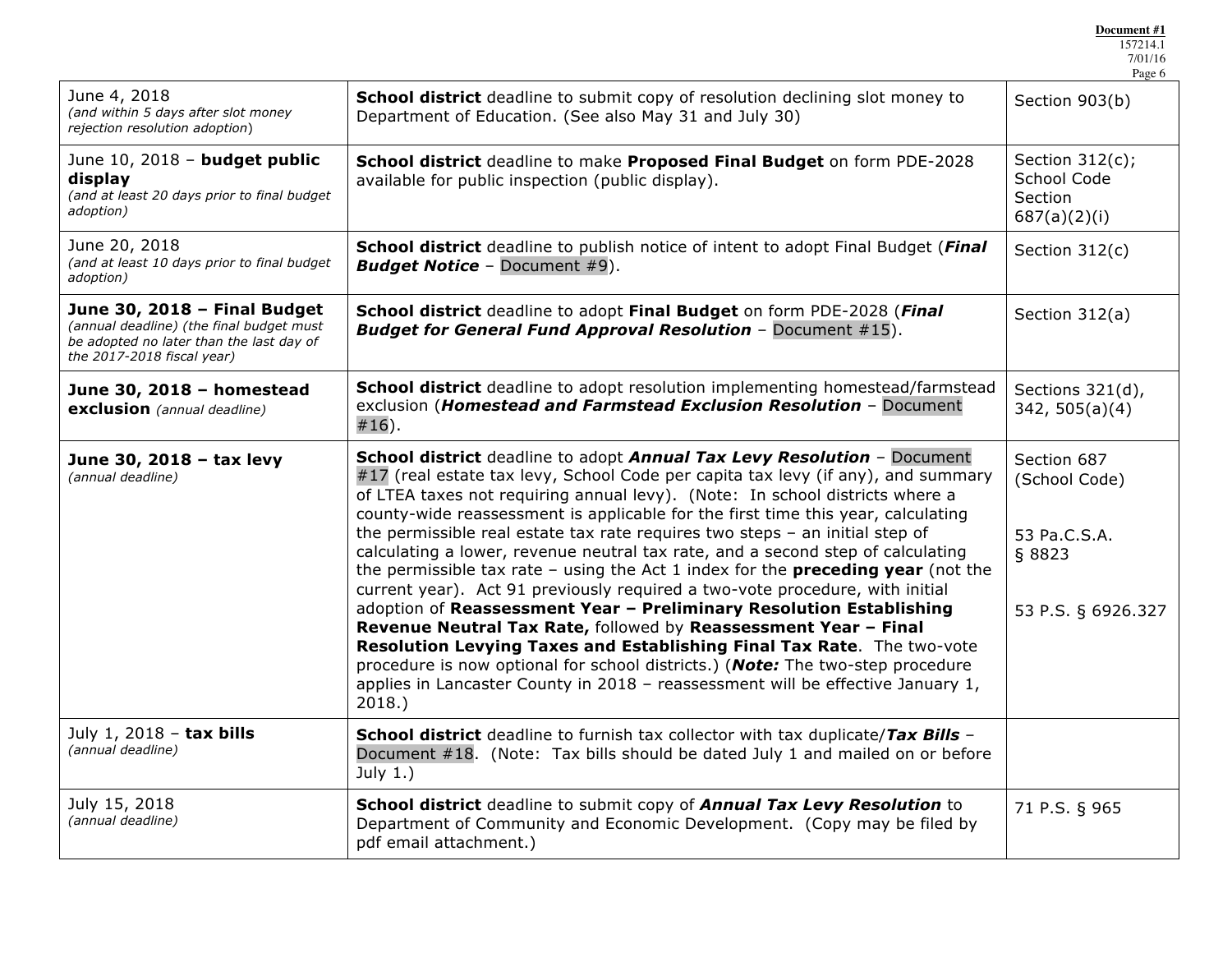| July 15, 2018<br>(annual deadline - and within 15 days<br>after final budget adoption)                                                                                                                                                                                                                                                                                                                                                                                                                                                                                                                                                                            | School district deadline to submit Final Budget to Department of Education on<br>form PDE-2028. In order to show compliance with School Code § 688 eight<br>percent (8%) general fund balance limit, also file Certification of Estimated<br>Ending Fund Balance from 2016-2017 General Fund Budget. In addition, if<br>referendum exceptions were approved, must file Certification of Utilization of<br>Referendum Exceptions - Document #19.                        | Sections 687(b),<br>688<br>(School Code) |
|-------------------------------------------------------------------------------------------------------------------------------------------------------------------------------------------------------------------------------------------------------------------------------------------------------------------------------------------------------------------------------------------------------------------------------------------------------------------------------------------------------------------------------------------------------------------------------------------------------------------------------------------------------------------|------------------------------------------------------------------------------------------------------------------------------------------------------------------------------------------------------------------------------------------------------------------------------------------------------------------------------------------------------------------------------------------------------------------------------------------------------------------------|------------------------------------------|
| July 30, 2018<br>(and within 60 days after deadline for<br>school district to notify PDE of slot money<br>rejection resolution adoption)                                                                                                                                                                                                                                                                                                                                                                                                                                                                                                                          | <b>Department of Education</b> deadline to notify election officials of applicable<br>county of school districts that have taken action to decline slot money and allow<br>voter decision. (See also May 31 and June 4)                                                                                                                                                                                                                                                | Section 904(b)                           |
| August 23, 2018<br>(fourth Thursday in August)                                                                                                                                                                                                                                                                                                                                                                                                                                                                                                                                                                                                                    | <b>Department of Education</b> pays school district 50% of slot money allocation.                                                                                                                                                                                                                                                                                                                                                                                      | Section 505(b)                           |
| October 25, 2018<br>(fourth Thursday in October)                                                                                                                                                                                                                                                                                                                                                                                                                                                                                                                                                                                                                  | <b>Department of Education</b> pays school district 50% of slot money allocation.                                                                                                                                                                                                                                                                                                                                                                                      | Section 505(b)                           |
| November 1, 2018                                                                                                                                                                                                                                                                                                                                                                                                                                                                                                                                                                                                                                                  | Date on which unpaid school district real estate tax becomes delinquent. School<br>district or tax collector send delinquent tax notice to taxpayers who have not<br>paid real estate tax or real estate tax installment due on or before October 31.<br>Notice should include reference to applicable penalty and December 31 turnover<br>to County Tax Claim Bureau or delinquent tax collector.                                                                     | Section 10 (Local<br>Tax Collection Law) |
| November 6, 2018<br>(first Tuesday after first Monday in<br>November)                                                                                                                                                                                                                                                                                                                                                                                                                                                                                                                                                                                             | General election. For school districts that rejected slot money allocation,<br>county election officials place referendum question on the ballot for voters to<br>determine if the school district will be eligible to receive slot money allocation in<br>2018-2019. In addition, county election officials, in conjunction with school<br>board, draft nonlegal interpretative statement to accompany referendum<br>question. (See also May 31, June 4, and July 30) |                                          |
| <b>School district</b> deadline to report to, and file certified copy with, the<br>December 1, 2018<br>(annual deadline - Act 1 § 351(f)(2) and<br>Department of Community and Economic Development, new LTEA tax<br>LTEA § 511 state a December 1 deadline)<br>enactments and repeals and changes of LTEA taxes or tax collector (to require<br>employer withholding of a new tax, withholding at a new rate, or to suspend<br>withholding of a tax effective January 1, and otherwise to comply with filing<br>requirements). (Note: DCED encourages e-filing using form CLGS-501.<br>Certified copies of tax enactments may be filed by pdf email attachment.) |                                                                                                                                                                                                                                                                                                                                                                                                                                                                        | Section 351(f)(2);<br>71 P.S. § 965.     |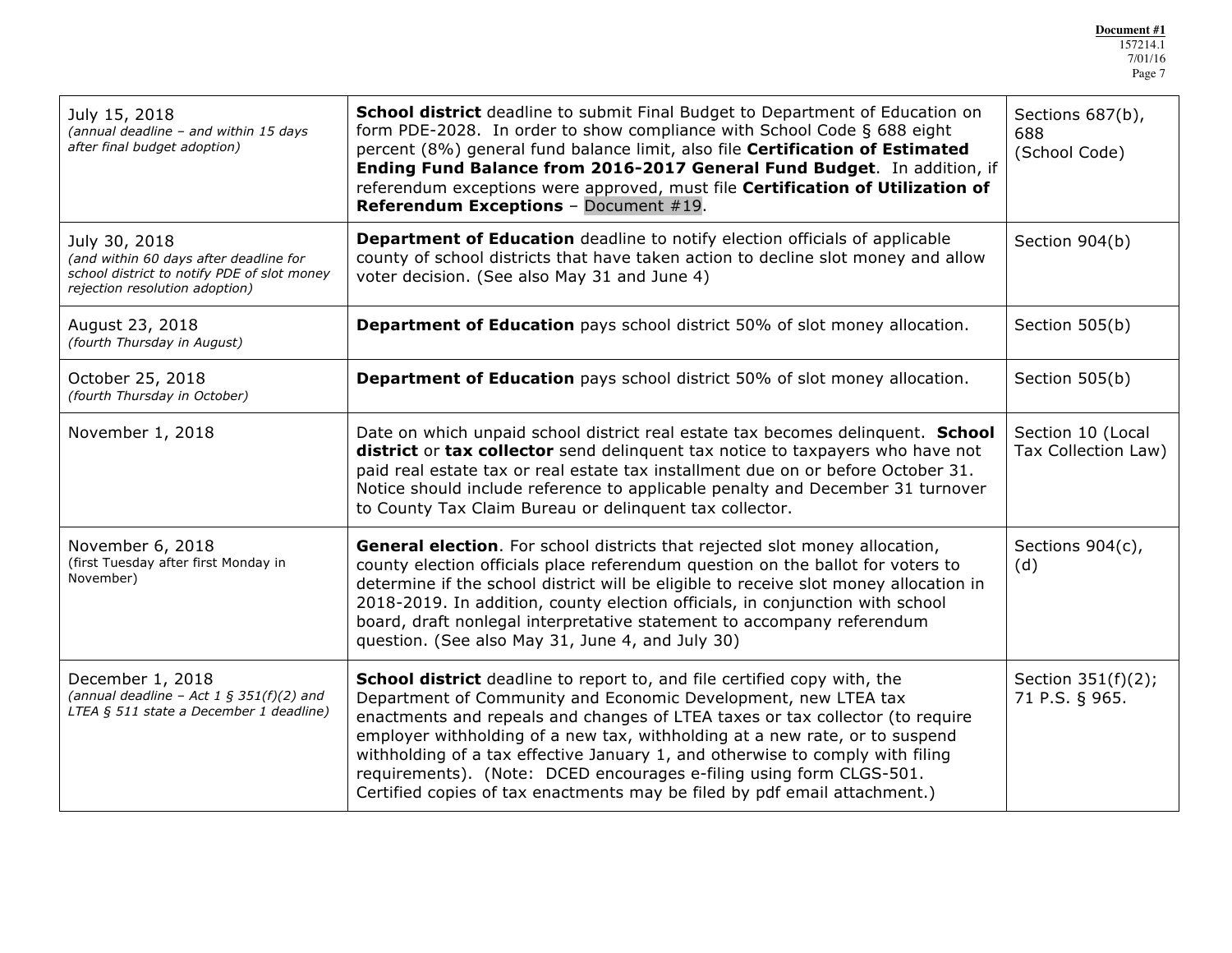**Meaning of deadlines:** Various deadlines require the school district to "submit" various items or to "seek approval" by specified dates. Act 1 does not expressly state whether this requires receipt by the other party by the specified date, or merely requires mailing by the specified date. In order to avoid any question, the school district should assume that the item must be received by the other party by the specified date.

**Deadlines that fall on Saturday or Sunday:** The Pennsylvania Statutory Construction Act, 1 Pa. C.S.A. § 1908, provides as follows: "When any period of time is referred to in any statute, such period in all cases … shall be so computed as to exclude the first and include the last day of such period. Whenever the last day of any such period shall fall on Saturday or Sunday, or on any day made a legal holiday by the laws of this Commonwealth or of the United States, such day shall be omitted from the computation." However, for statutes that require action on a specified annual date, such as December 15, February 15, March 1, or May 1, the law is unclear as to what deadline applies when the specified date falls on a Saturday or Sunday. To avoid potential issues, school districts should assume the deadlines are not extended.

### **Required Budget Votes and Related Steps:**

- 1. Act 1 of 2006 §§ 311 and 312 enacted new provisions governing the budget process. When these provisions were written, the drafters failed to consider the pre-existing School Code § 687 provisions on the budget process. The end result is inconsistency and uncertainty on how to reconcile the Act 1 and School Code § 687 budget process provisions.
- 2. School Code § 687 provisions that predated Act 1 include the following:
	- Section 687 refers to a **Proposed Budget**. (Before Act 1, the Proposed Budget was often referred to as the Preliminary Budget. However, there was no reference in § 687 or any other statute to a Preliminary Budget, Preliminary Budget Proposal, or Proposed Final Budget. Under § 687, the only document expressly required to be approved before the Final Budget was the Proposed Budget.)
	- Section 687 mandates that the school board adopt the Proposed Budget at least 30 days before adoption of the **Final Budget**.
	- Section 687 mandates public display of the Proposed Budget at least 20 days before adoption of the Final Budget, and mandates publishing notice of the Proposed Budget at least 10 days before adoption of the Final Budget.
	- Section 687 mandates that, on the date of school board adoption of the Proposed Budget, the school board president certify to PDE that the Proposed Budget was prepared, presented, and will be made available for public inspection using PDE form 2028. For this purpose, PDE has directed use of the PDE form **Certification of Use of PDE-2028 – Document #14.**
	- School Code §§ 671 and 672 mandate adoption by June 30 of the Final Budget.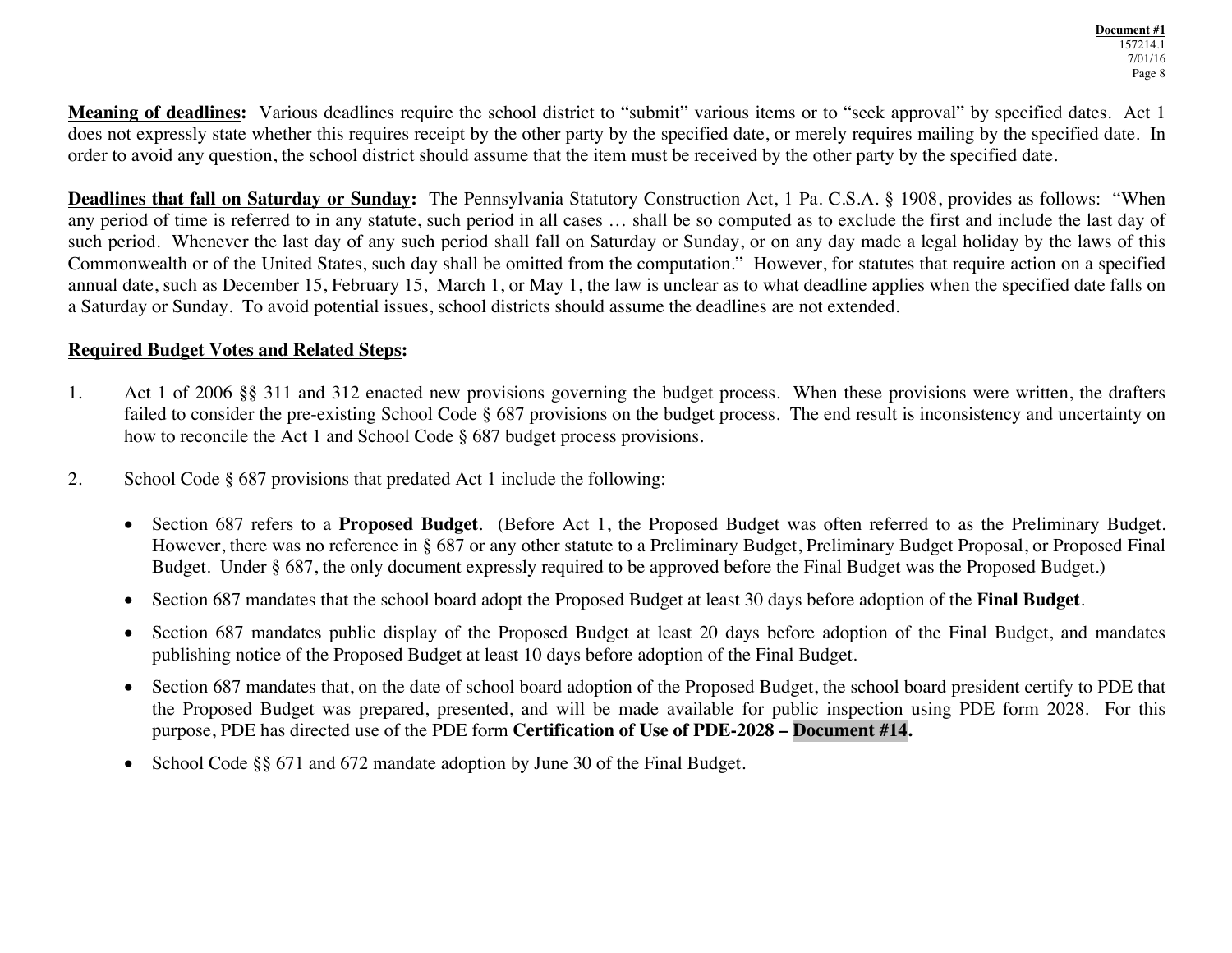- 3. Act 1 provisions include the following:
	- Unless an opt out resolution is adopted, § 311 mandates that the school board adopt a **Preliminary Budget Proposal** at least 90 days before the primary election.
	- Act 1 mandates 20-day public display and 10-day published notice of intent to adopt before adoption of the Preliminary Budget Proposal (but does not state any requirement for a school board vote prior to adoption of the Preliminary Budget Proposal 90 days before the primary election).
	- Act 1 next repeats the School Code requirements for adoption of the Final Budget by June 30, and for 20-day public display and 10day published notice of intent to adopt before adoption of the Final Budget. (Once again, other than the requirement for adoption of the Preliminary Budget Proposal 90 days before the primary election, Act 1 does not state any requirement for the school board to vote on the Final Budget before its adoption by June 30.)
- 4. Act 1 does not address whether the Act 1 **Preliminary Budget Proposal** is the same as or something different from the School Code § 687 **Proposed Budget**. KKAL believes these two terms should be interpreted as meaning the same thing, and that adoption of the Preliminary Budget Proposal early in the year satisfies the School Code § 687 requirement for adopting a proposed budget 30 days before adoption of the Final Budget. However, PDE takes a different view. PDE interprets the Act 1 Preliminary Budget Proposal as something different from the § 687 Proposed Budget, and therefore believes school districts that have not adopted an opt out resolution are required to adopt both a Preliminary Budget Proposal and also another version labeled Proposed Final Budget at least 30 days in advance of adopting the Final Budget. In fact, PDE also believes school districts that do not intend to adopt an opt out resolution should also adopt a Proposed Preliminary Budget before adopting the Preliminary Budget Proposal.
- 5. PDE's interpretation is that *4 separate votes* are required as follows if the school district has not adopted an opt out resolution:

## December/January/February

- 1. Adopt Proposed Preliminary Budget<br>2. Adopt Preliminary Budget
- 2. Adopt Preliminary Budget

## May/June

- 3. Adopt Proposed Final Budget (at least 30 days before step 4)
- 4. Adopt Final Budget
- 6. Although KKAL believes that steps 1 and 3 are optional if the school district has not adopted an opt out resolution, we suggest following PDE's interpretation in order to avoid unnecessary questions.